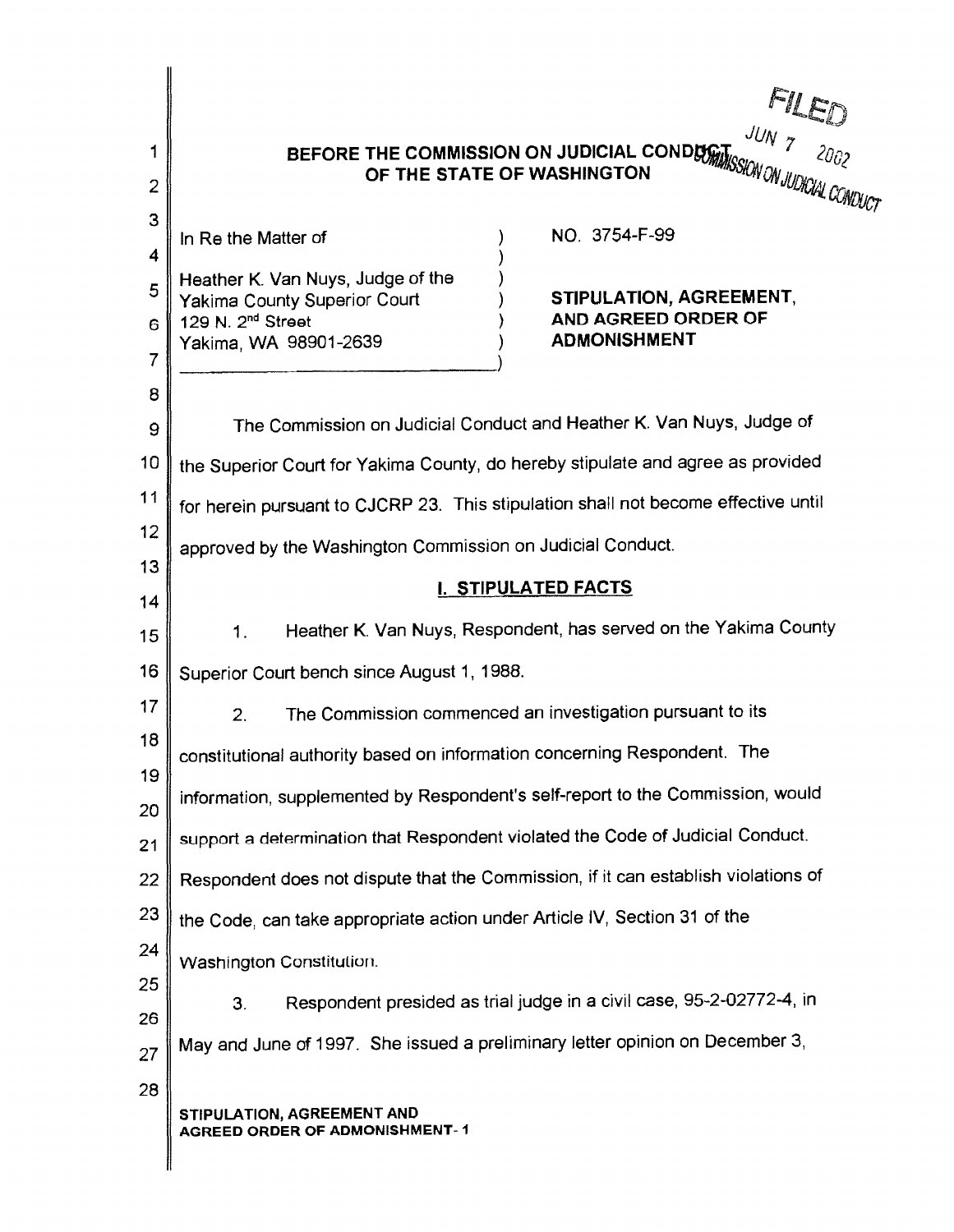| 1   1997. She did not render her final detailed opinion until April 22, 2002, although                                                  |
|-----------------------------------------------------------------------------------------------------------------------------------------|
| $\begin{array}{ c c } \hline 2 & \hline \end{array}$ counsel for the parties sent several letters of inquiry and the Clerk of the Court |
| 3<br>discussed the need for a resolution of the case with Respondent.                                                                   |

5 4. While this case was pending, personal events increasingly consumed  $6 \parallel$  more of Respondent's attention. Respondent suffered the loss of her stepmother a 7 few weeks after the trial in the civil case. Concurrently, Respondent was attending  $8 \parallel$  to the daily living needs of an infirm elderly loved one from the time the case was 9 10 11 12 13 14 15 16 17 18 ready for decision until **May** 7, 2000, when the loved one died in Respondent's home. During this time period, the necessary level of care steadily increased culminating in intensive hospice care in Respondent's home, and eventually ended in the loved one's death. Over this extended period, the care-giving process was physically exhausting and emotionally draining to Respondent. The eventual death was devastating to Respondent. As a direct result of the care giving and these losses, Respondent became emotionally unable to give the case the concentrated effort necessary to render a final decision until April 22, 2002.

19 5. In entering this stipulation, the Commission takes into account several 20 pertinent factors:

A. Aggravating factors including:

21

22 23 24 (1) The length of service of the judge in a judicial capacity. Respondent has been a judge of the Yakima District Court from January 1983 to  $25$  August, 1988 when she became a judge of the Yakima County Superior Court. 26 27 28 (2) There were, in all, two similar acts involving lengthy delay. B. Mitigating factors including: **STIPULATION, AGREEMENT AND** 

#### **AGREED ORDER OF ADMONISHMENT- 2**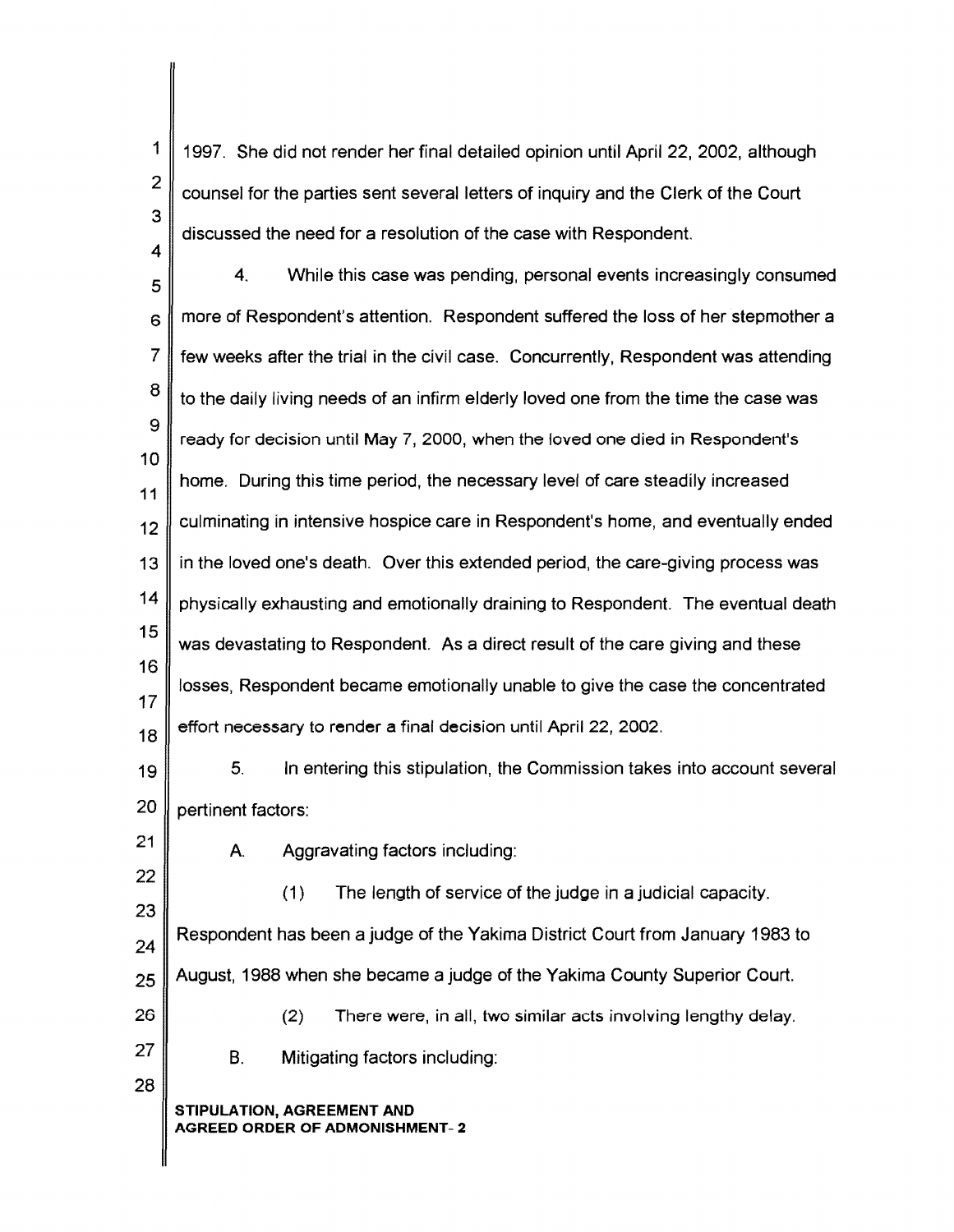| 1        | The physical and emotional demands placed on the<br>(1)                       |
|----------|-------------------------------------------------------------------------------|
| 2        | Respondent associated with in-home hospice care and death, together with      |
| 3        | related grief and depression coinciding with, and contributing toward, the    |
| 4        | delay.                                                                        |
| 5        | Her prompt completion of the civil case No. 95-2-02772-4 after                |
| 6        | (2)                                                                           |
| 7        | an inquiry by the Commission's staff.                                         |
| 8        | Her immediate self-report of a similar matter (Cause No. 97-2-<br>(3)         |
| 9<br>10  | 00957-9), apparently the product of the same emotional demands                |
| 11       | associated with in-home care of a loved one, and losing track of the case     |
| 12       | due to her reassignment to juvenile court in 2000 and the refurbishing of her |
| 13       | chambers. After locating the case, she promptly completed it, filing her      |
| 14       | ruling on April 29, 2002.                                                     |
| 15       | Her full cooperation with the Commission from the inception of<br>(4)         |
| 16       | the Commission's contact with her.                                            |
| 17<br>18 | Her immediate acceptance of responsibility for her violation of<br>(5)        |
| 19       | Canons 1, $2(A)$ and CJC $3(A)(6)$ ;                                          |
| 20       | Her demonstration of sincere and substantial remorse reflected<br>(6)         |
| 21       | in her letters to affected counsel and the Commission's staff;                |
| 22       | Her prompt steps to immediately correct and improve her<br>(7)                |
| 23       | performance including:                                                        |
| 24       | Prompt completion of the delayed opinions;<br>a.                              |
| 25       | Her enrollment in additional training regarding judicial                      |
| 26       | b.                                                                            |
| 27<br>28 | decision-making at the National Judicial College;                             |
|          | STIPULATION, AGREEMENT AND<br><b>AGREED ORDER OF ADMONISHMENT-3</b>           |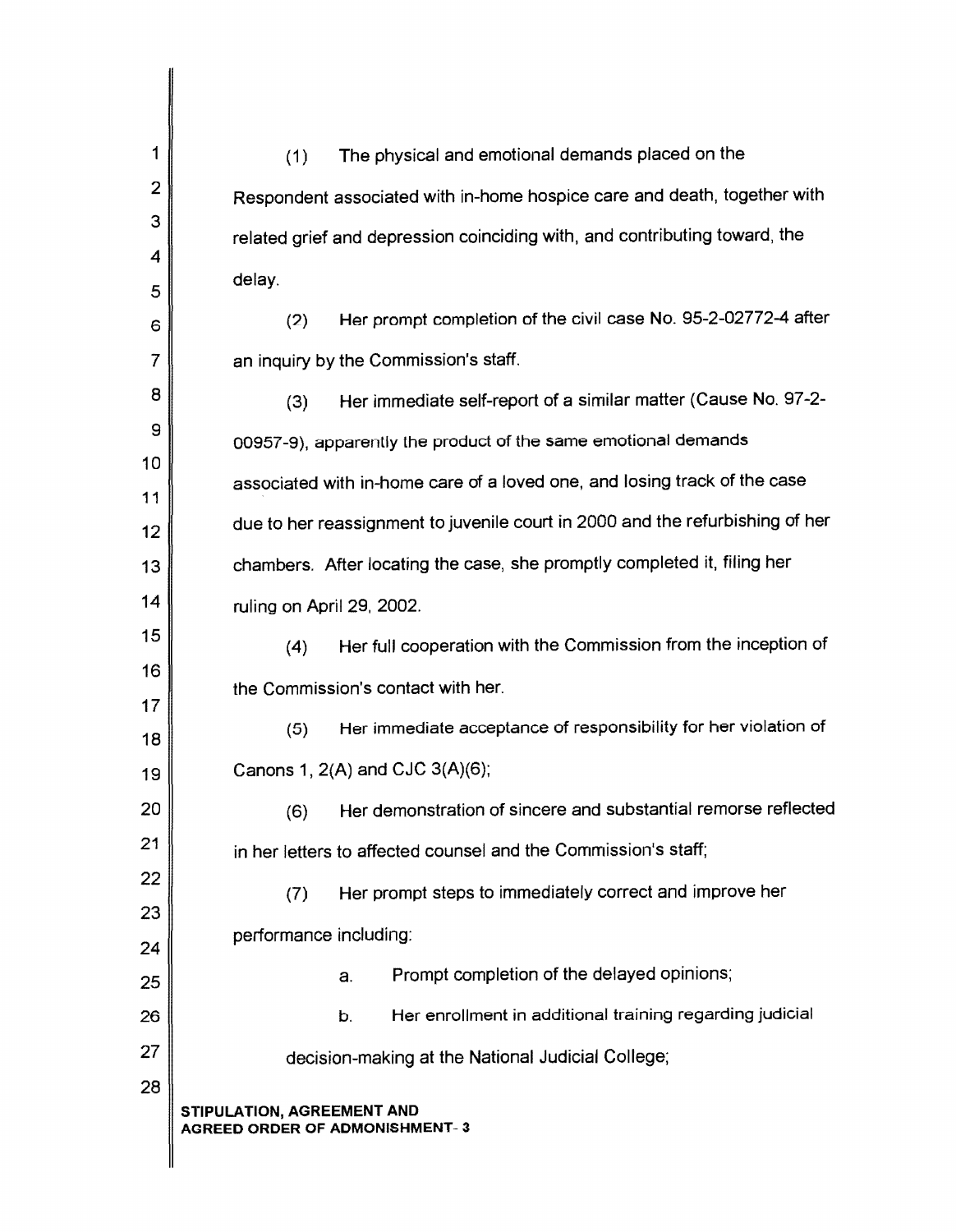| 1              | Her entry into treatment for grief and depression;<br>C.                            |
|----------------|-------------------------------------------------------------------------------------|
| $\overline{2}$ | Her administrative arrangements for secondary check<br>d.                           |
| 3              | on pending decisions through her Clerk's Office and independent                     |
| 4              | reporting to her Presiding Judge;                                                   |
| 5              |                                                                                     |
| 6              | The impact of her misconduct affected relatively few persons;<br>(8)                |
| 7              | (9)<br>The lack of any personal benefit, criminal conduct or                        |
| 8              | dishonesty in the violations;                                                       |
| 9<br>10        | (10)<br>The lack of any prior discipline; and                                       |
| 11             | (11)<br>Her previous contributions to the judiciary and her reputation              |
| 12             | as a jurist. See Attachment A.                                                      |
| 13             | <b>II. AGREEMENT</b>                                                                |
| 14             | 1.<br>Based upon the foregoing stipulated facts, Respondent and the                 |
| 15             | Commission agree that if a contested hearing were held on this matter the           |
| 16             | Commission could find by clear, cogent and convincing evidence that Respondent      |
| 17<br>18       | violated Canons 1, 2(A) and 3(A)(6) of the Code of Judicial Conduct and these       |
| 19             | findings, with mitigation, could merit a disciplinary sanction for a sitting judge. |
| 20             | Respondent agrees to accept a written admonishment as described in<br>2.            |
| 21             | RCW 2.64.010(1), CJCRP Terminology and Rule 6.                                      |
| 22             | З,<br>Respondent has enrolled in and agrees to attend the National Judicial         |
| 23             |                                                                                     |
| 24             | College course of "Decision-Making" in 2002. Upon satisfactory completion of that,  |
| 25             | Respondent shall file a declaration with the Commission that the course was         |
| 26             | completed.                                                                          |
| 27             |                                                                                     |
| 28             | STIPULATION, AGREEMENT AND<br><b>AGREED ORDER OF ADMONISHMENT-4</b>                 |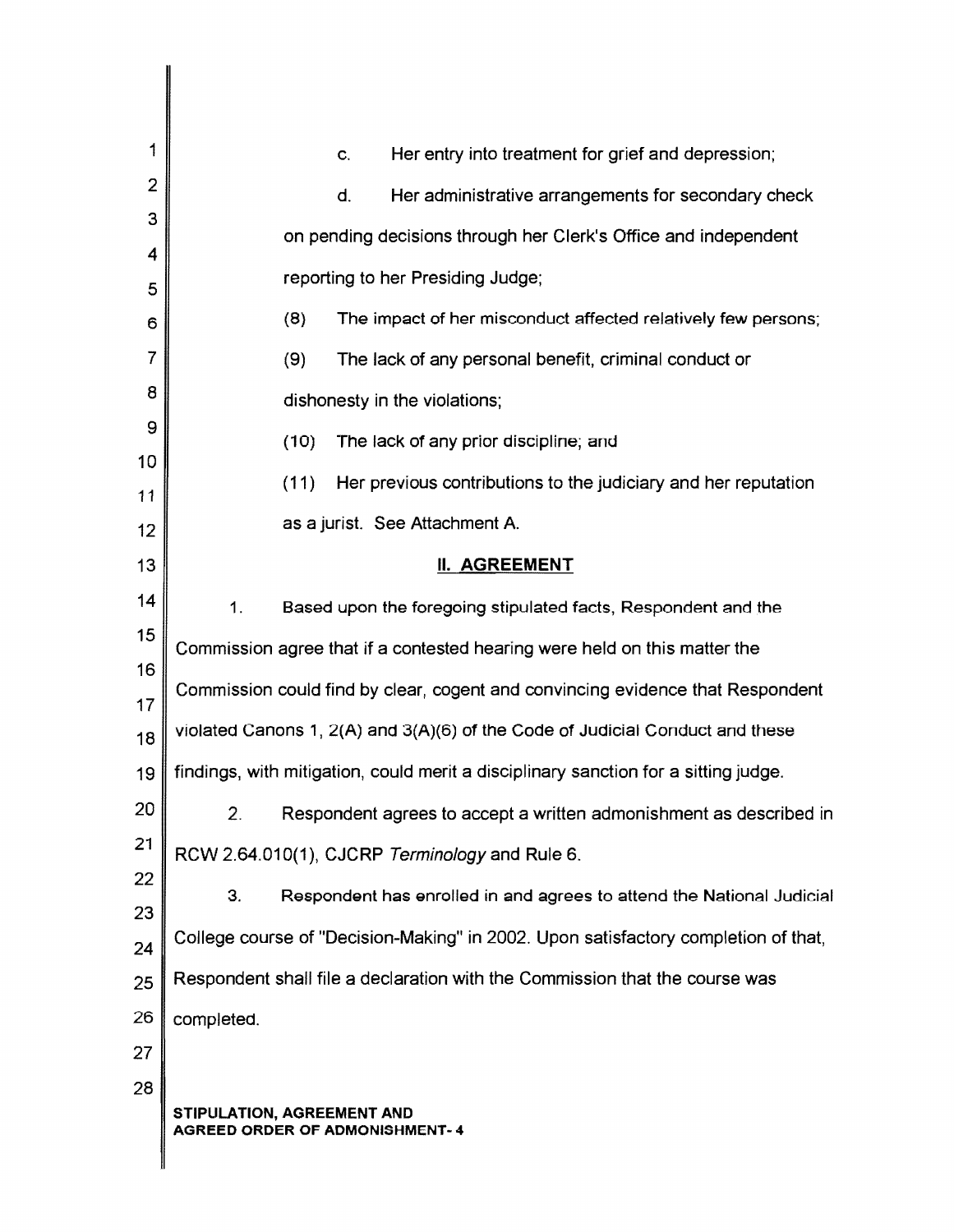"

夜空 経緯中経時に緩迫  $\frac{1}{2}$ Rean-adact agrees and stipulates that she will continue the á.  $\frac{1}{2}$ counseling she is currently receiving until such time at her therepist and she earee  $\overline{3}$ that further counseling is no longer required to assure there will be no similar Ą causes of delay.  $\tilde{5}$ 5. Respondent egrees she will maintain and report a list of cases taken Ĝ 7 under submission by her with the Clark's Office for the Yekima County Superior ā Court, which may be reviewed by Commission staff. She egrees she will report any Ŝ case she has pending more than 45 days directly to her Presiding Judge. At the 10 fime any case is taken under submission, she agrees she will set a resolution date 学生 by arder, file the order and provide a copy to the narties  $12$ 13  $\mathbf{g}$ Respondent agrees she is voluntarily entering into this stipulation.  $14$ STANDARD ADDITIONAL TERMS OF COMMISSION STIPULATION 15 Respondent further agrees that she will not retaliate against any 7. i6 person known or suspected to have cooperated with the Commission, or otherwise  $17$ associated with this matter. 18 19 Ð. Respondent agrees that by entering into this stigulation and 20 agreement she haraby waives her procedural rights and appeal rights pursuant to  $21$ the Commission on Judicial Conduct Rules of Procodure and Article IV, Section 31, 22 of the Washington State Constitution in this procaeding. 23  $24$ 25 <u>)</u> as I' Date Van Nuvs, Resno  $27$ ff 28! STIPULATION, AGRÉEMENT AND<br>AGREED ORDER OF ADMONISHMENT. 5

volumenta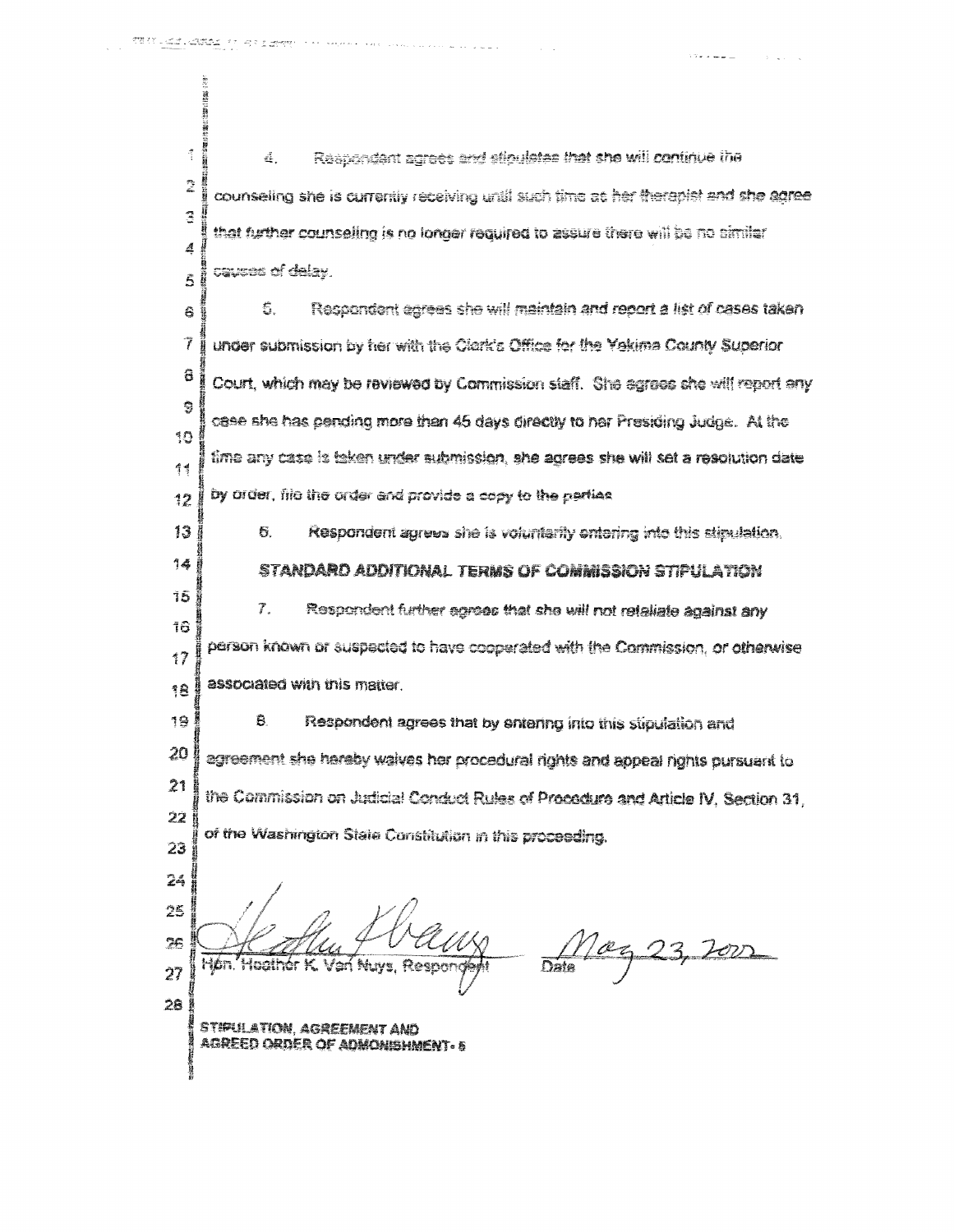1  $5/23/2002$ 2 John Strait 3 Counsel for Respondent, WSBA #4776 4 5 David *Clean*<br>David Akana, Executive Director and Date c.i.d Way 6 7 Counsel for Commission on Judicial Conduct WSBA#5523 8 9 10 **III. ORDER OF ADMONISHMENT** 11 Based upon the above stipulation and agreement, the Commission on 12 13 Judicial Conduct hereby orders and Judge Heather K. Van Nuys is hereby 14 ADMONISHED for violating Canons 1, 2(A) and 3(A)(6) of the Code of Judicial 15 Conduct. Respondent shall fulfill the terms of the agreement as above set forth. 16 17 Dated this  $7^m$  day of  $3000$   $\leq$ 18 19 20 COMMISSION ON JUDICIAL CONDUCT 21 22 23 Margo T-Keller, Chair K. COLLINS SPRAGUE, VICE CHADR 24 25 26 27 28 **STIPULATION, AGREEMENT AND AGREED ORDER OF ADMONISHMENT- 6**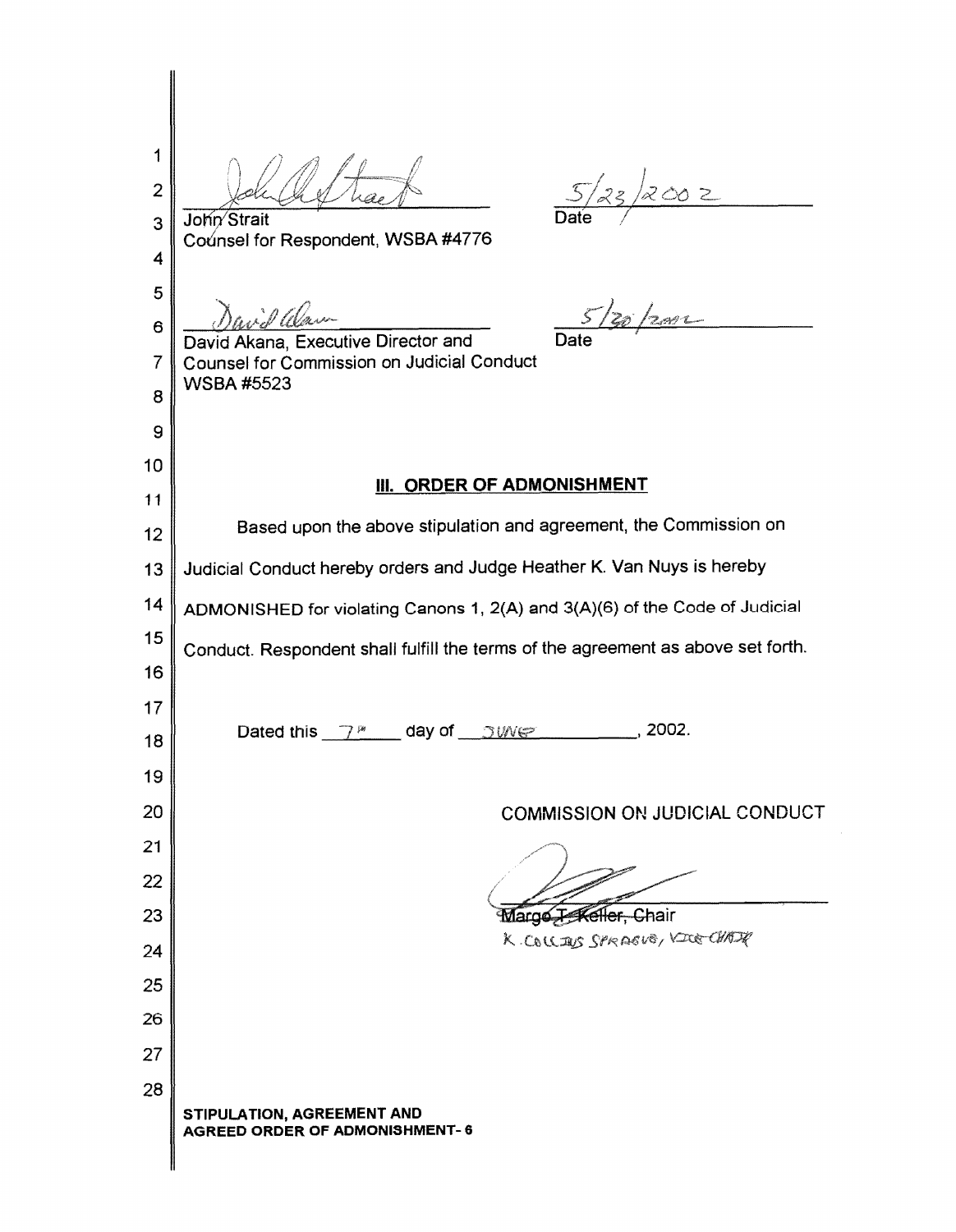

**e** 

## **JUDICIAL EDUCATOR**

#### **Washington State Judicial College**

- Served as Superior Court Dean of the Washington State Judicial College, 1995 and 2001
- Faculty for the State Judicial College for many years; Courses have included: Ethics, Family Law, Court Interpreters, Jury Trial, Bias and Fairness Issues in Court

### **Faculty for Superior Court Spring Conference:**

- 2001: Settlement Conference Ethics (AJS Curriculum)
- 2000: Case Settled! (2 % day mediation program)
- 1999: Effective Settlement Conferences
- Education Chair, Superior Court Spring Conference, 1993

### **Faculty for District and Municipal Court Spring Conference:**

- Jury Trials (1996)
- Domestic Violence (1993)

#### **Faculty for Washington State Judicial Fall Conference (all court levels):** ·

- "When Judges Speak Up: Ethics, the Public and the Media" (AJS Curriculum), 1998
- Panelist: Interpreters in Rural Courts (2001)

### **Faculty at the National Judicial College, 1994-1999, teaching in the General Jurisdiction program.**

• Courses include: Ethics: Fair Trial - Free Press; Media and the Courts; Courts and the Community; Pro Se Litigants; Using Court Interpreters; Role of Judge. Most recently working with NJC to develop courses for their "distance learning" program, on-line courses (2002).

#### **Other Judicial Teaching:**

- Faculty, Regional seminars: Domestic Violence for Rural Courts
- Faculty, District and Municipal Court Manager's Association Regional Seminar: "Ethics and the Court Employee" (2000)
- Panelist, American Bar Association Convention, Judicial Administration Division, "Race and Bias Issues in Courts" (1994)

**Activities** 

Attachment A